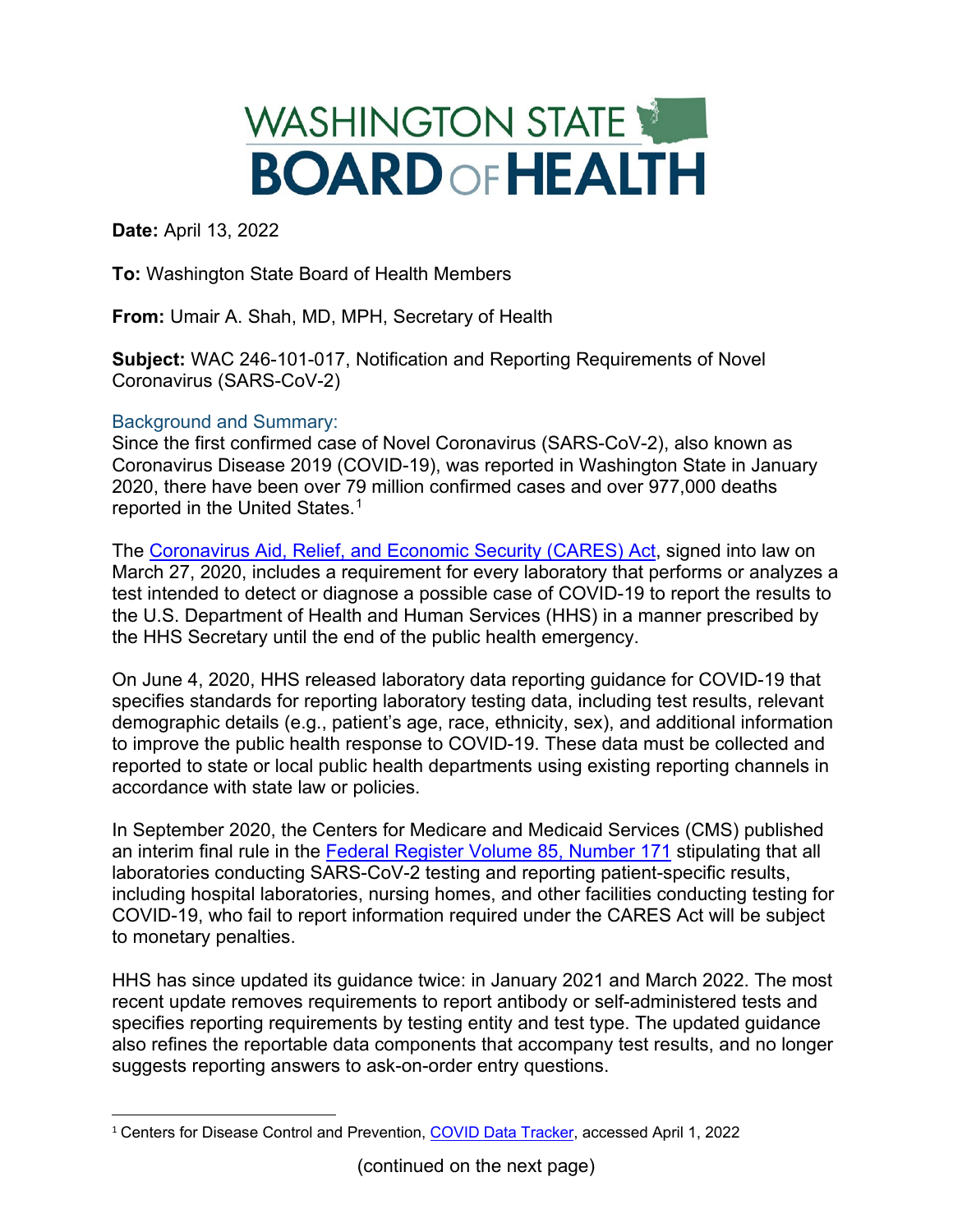Washington State Board of Health April 13, 2022 Meeting Memo Page 2

The State Board of Health (Board) has the authority under RCW 43.20.050 to adopt rules for the prevention and control of infectious and noninfectious diseases. The purpose of chapter 246-101 WAC, Notifiable Conditions, is to provide critical information to public health authorities to aid them in protecting and improving public health through prevention and control of disease.

The Board previously adopted six emergency rules under WAC 246-101-017 to designate COVID-19 as a notifiable condition and require reporting of essential COVID-19 testing and patient demographic data aligned with the CARES Act:

- CR-103E filed on July 31, 2020 as WSR 20-16-121
- CR-103E filed on November 25, 2020 as WSR 20-24-081
- CR-103E filed on March 26, 2021 as WSR 21-08-009
- CR-103E filed on July 23, 2021 as WSR 21-16-014
- CR-103E filed on August 23, 2021 as WSR 21-18-034
- CR-103E filed on December 21, 2021 as WSR 22-01-200

To ensure consistency in reporting between regulated entities under chapter 246-101 WAC, the Board has required COVID-19 reporting by health care providers, health care facilities, laboratories, local health jurisdictions, and the Department of Agriculture. Additionally, the draft seventh emergency rule goes beyond updated HHS guidance to require reporting of negative and inconclusive results from certain antigen testing in order for the Department of Health to calculate percent positivity for surveillance purposes.

Per the requirements of the Administrative Procedures Act, RCW 34.05.350, the Board has taken steps to integrate requirements of the emergency rules into the permanent Notifiable Conditions chapter. The Board filed a CR-101, Preproposal Statement of Inquiry on July 23, 2021. Rulemaking is currently underway.

Until permanent rules are in effect, I recommend the Board adopt a seventh emergency rule, revised to be aligned with the most up-to-date HHS guidance, to continue to designate COVID-19 as a notifiable condition and require reporting of essential COVID-19 testing and demographic data to allow the governmental public health system to identify appropriate public health interventions. I believe the continuation of these requirements through emergency rule adoption is necessary for the preservation of the public health, safety, and general welfare of the State of Washington.

## Recommended Board Actions:

The Board may wish to consider and amend, if necessary, the following motion:

The Board adopts a seventh emergency rule to extend the designation of COVID-19 as a notifiable condition and the required reporting of essential testing and demographic data to maintain the necessary public health response to COVID-19. The Board directs staff to file a CR-103E to extend WAC 246-101-017 without lapse, effective April 20, 2022.